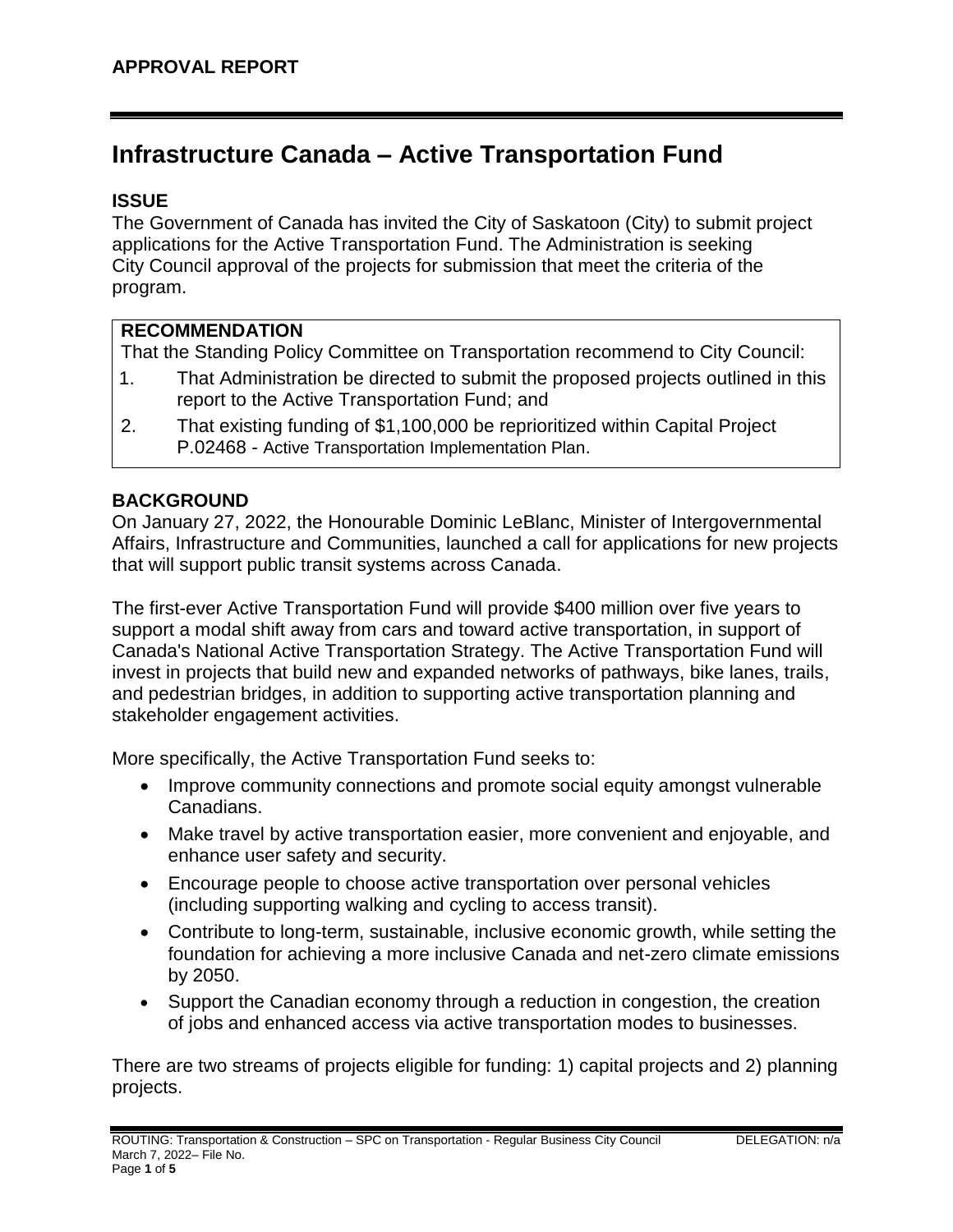The maximum amount payable for a planning project will not exceed is \$50,000.

Planning and design projects refer to the development or enhancement of formal active transportation strategic planning documents or stakeholder engagement. This could entail the development of an Active Transportation Strategy that could support the National Active Transportation Strategy, or the development of an active transportation component that can be added to other planning documents, such as Official Community Plans, Sustainability Plans, and Transportation Plans. Eligible projects include:

- Research, including case studies, data collection initiatives, mapping of walkability and bikeability, community audits/assessments;
- Public and/or stakeholder engagement and outreach, education programs;
- Policy development, including drafting objectives/actions for inclusion in community land use and/or transportation plans;
- Feasibility studies, business cases, and detailed costing estimates relating to the design of a project or program;
- Projects that support the implementation of Canada's national active transportation strategy, such as events raising awareness and encouraging adoption of active transportation.

Capital projects refer to new infrastructure construction, enhancement of existing infrastructure, and fixed design and safety features that encourage increased active transportation. Eligible capital projects include:

- Building or enhancing infrastructure for active transportation, such as multi-use paths, sidewalks, footbridges, separated bicycle lanes, and connections to other roadways (this could include nature trails and other infrastructure which could support recreation, so long as this infrastructure can be demonstrated to reflect evaluation criteria);
- Enhancing active transportation infrastructure, including design considerations in which there may be no net gain in kilometers of infrastructure, but quality improvements that support greater usage;
- Building or enhancing design features and facilities which promote active transportation, such as storage facilities, lighting, greenery, shade, and benches;
- Building or enhancing safety features which promote active transportation, such as crosswalks, medians, speed bumps, and wayfinding signage.

For capital projects program funding can be provided up to 60%, with the City of Saskatoon required to provide the other 40%.

Infrastructure Canada will be accepting applications for both the planning and capital funding streams of the Active Transportation Fund until March 31, 2022.

The Active Transportation Fund is a five-year program starting in 2021-2022. All projects must be completed by March 31, 2026.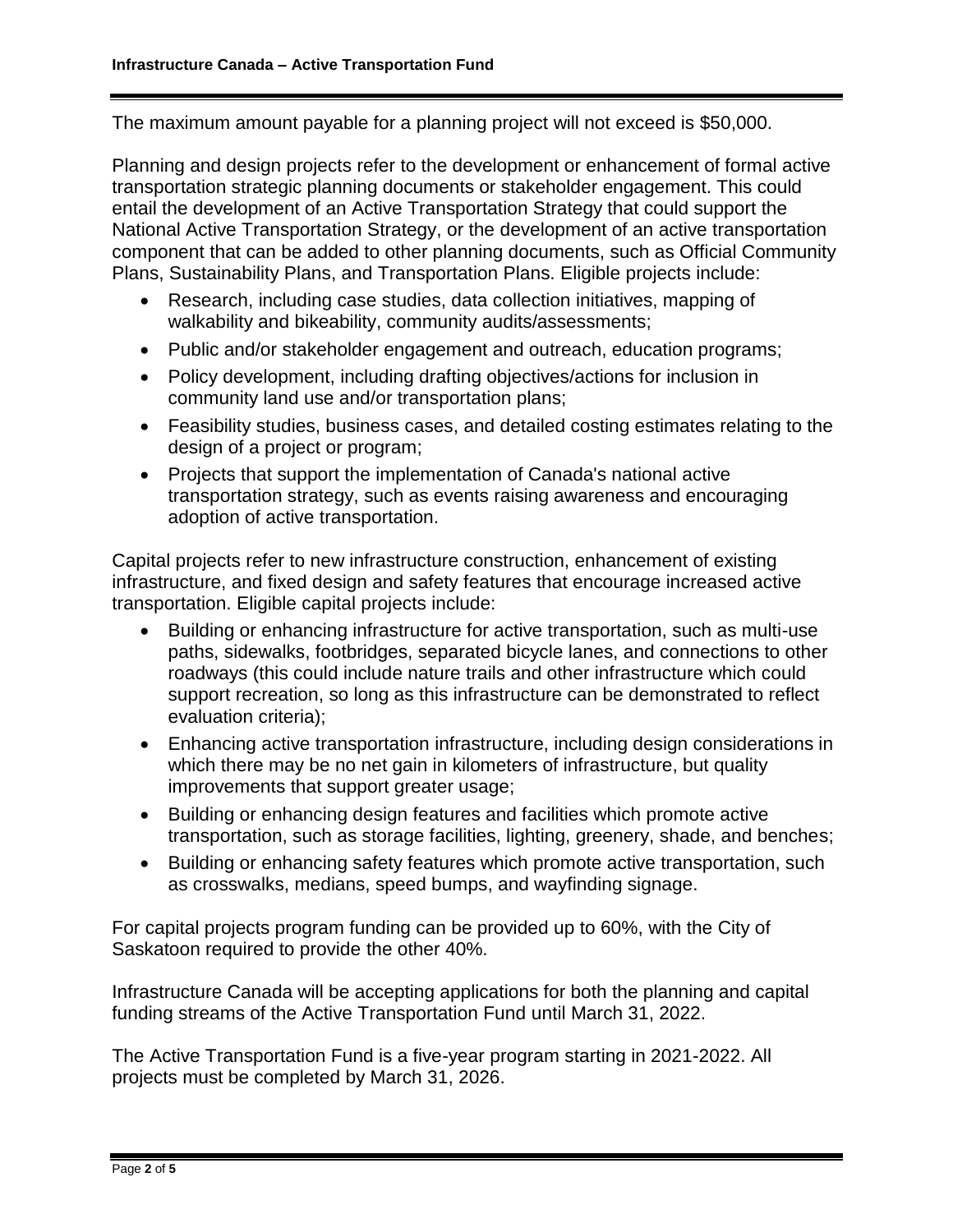At its Regular Business Meeting held on March 25, 2019, City Council received a report regarding the Active Transportation Implementation Plan, and resolved, in part:

"1. That the Active Transportation Implementation Plan be endorsed with the exception of the elements pertaining to the Downtown AAA Network, which is the subject of a future report to City Council;"

The implementation plan included the following key components:

- 1. Integration with Standard Practices
- 2. Leverage other Projects
- 3. Shelf-Ready Projects
- 4. Leverage all Funding Opportunities
- 5. Measure and Report Progress

#### **DISCUSSION/ANALYSIS**

The Administration has identified the following capital and planning projects that align with the Active Transportation Fund mandate. Further details on each of the projects are provided in Appendix 1.

| <b>Project Name</b><br>(Planning)                                        | <b>Description</b>                                                                                                                                                                                | <b>Eligible</b><br><b>Costs</b> |
|--------------------------------------------------------------------------|---------------------------------------------------------------------------------------------------------------------------------------------------------------------------------------------------|---------------------------------|
| <b>College Drive Multi-Use</b><br>Pathway                                | Feasibility analysis to determine the active transportation<br>$\bullet$<br>crossings at the interchanges and rail crossings along<br>College Drive between Preston Avenue and McOrmond<br>Drive. | \$50,000                        |
| <b>Active Transportation</b><br>(AT) Street Team                         | The AT Street Team is a pop-up education program that<br>$\bullet$<br>will provide in-person, on-site education on the rules of the<br>road and the existing bike network.                        | \$50,000                        |
| Victoria Avenue Bikeway,<br>Pedestrian and Traffic<br>Safety Improvement | Assessment, engagement, and design of pedestrian<br>$\bullet$<br>improvements and an AAA cycling facility for Victoria<br>Avenue from Taylor Street to Ruth Street.                               | \$75,000                        |
| <b>Millar Avenue Multi-Use</b><br>Pathway                                | Assessment, engagement, and design of a multi-use<br>$\bullet$<br>pathway for Millar Avenue from 43rd Street East to<br>Marquis Drive.                                                            | \$100,000                       |

The Administration recommends applying for all the above detailed planning projects.

| <b>Project Name (Capital)</b>                                                    | <b>Description</b>                                                                                                                                                                                                                                                                                         | <b>Eligible</b><br><b>Costs</b> |
|----------------------------------------------------------------------------------|------------------------------------------------------------------------------------------------------------------------------------------------------------------------------------------------------------------------------------------------------------------------------------------------------------|---------------------------------|
| Dudley Street Bikeway,<br>Pedestrian and Traffic<br>Safety Improvement           | Multi-use pathway on the south side of Dudley Street from<br>$\bullet$<br>Dawes Avenue to Avenue P South.<br>Neighbourhood bikeway on Dudley Street from Avenue P<br>$\bullet$<br>to Spadina Crescent.<br>Installing missing sidewalks on Dudley Street from<br>$\bullet$<br>Avenue P to Spadina Crescent. | \$2.7 M                         |
| 14 <sup>th</sup> Street Bikeway,<br>Pedestrian and Traffic<br>Safety Improvement | Neighbourhood bikeway on 14th Street from<br>$\bullet$<br>Saskatchewan Crescent to Cumberland Avenue.<br>Installing missing sidewalks on 14 <sup>th</sup> Street from<br>$\bullet$<br>Saskatchewan Crescent to Cumberland Avenue.                                                                          | \$1.4 <sub>M</sub>              |
| 31 <sup>st</sup> Street Bikeway,<br>Pedestrian and Traffic<br>Safety Improvement | Neighbourhood bikeway on 31st Street from Circle Drive<br>$\bullet$<br>to Idylwyld Drive.                                                                                                                                                                                                                  | \$3.7 M                         |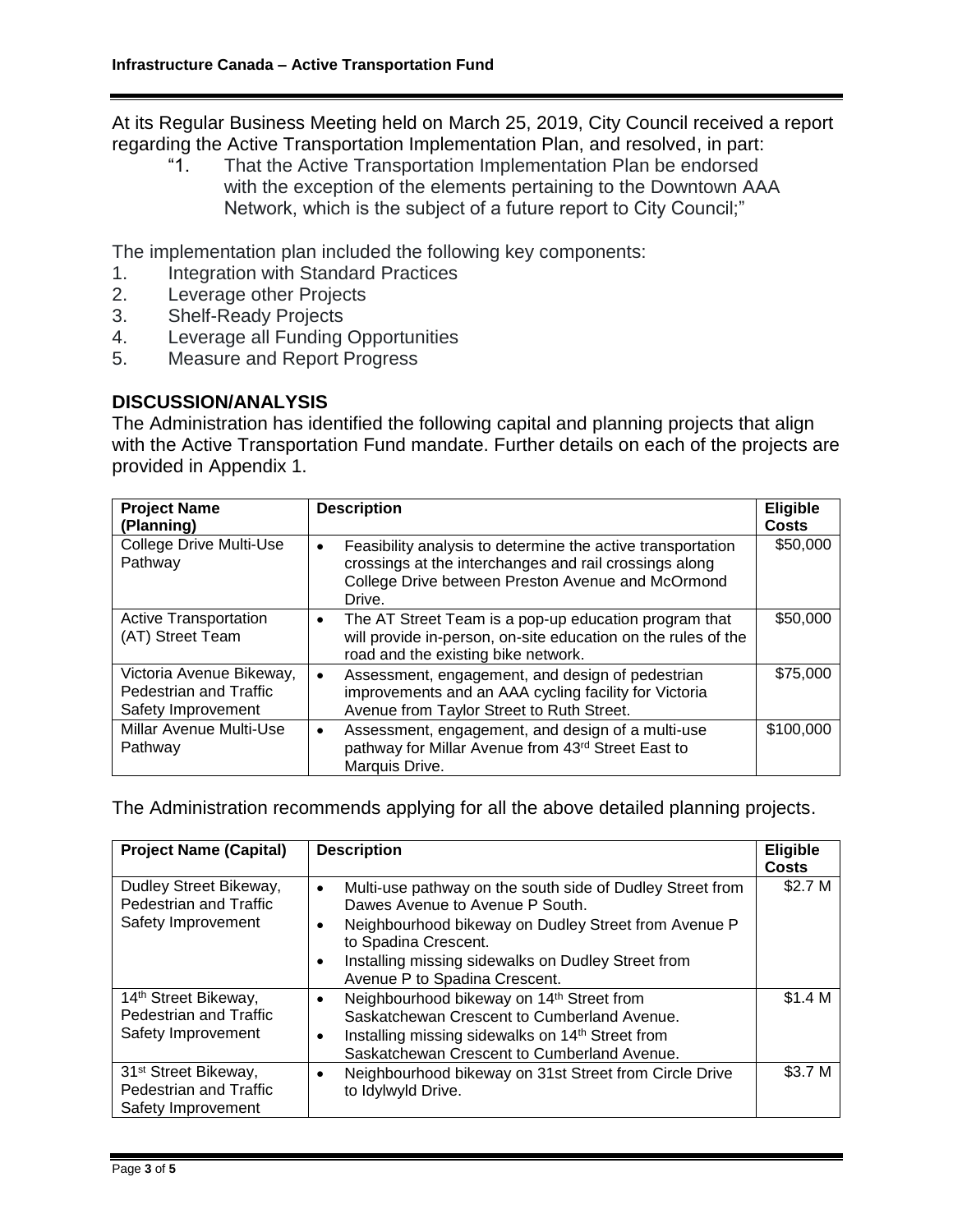|                                                                          |           | Installing missing sidewalks on 31st Street from Circle<br>Drive to Idylwyld Drive.<br>Installing multi-use pathway through Pierre Radisson<br>Park.                                                               |         |
|--------------------------------------------------------------------------|-----------|--------------------------------------------------------------------------------------------------------------------------------------------------------------------------------------------------------------------|---------|
| Victoria Avenue Bikeway,<br>Pedestrian and Traffic<br>Safety Improvement | $\bullet$ | Protected street-level bike lanes on Victoria Avenue<br>between 8th Street and Taylor Street.<br>Narrowed centred median between 7th Street East and<br>Taylor Street allowing on-street parking to be maintained. | \$6.0 M |

The Administration recommends only applying for the Dudley Street project under the capital project stream in consideration of:

- It will connect the multi-use pathway on Dawes Avenue to Spadina Avenue and the Meewasin Trail system, a project of significant length that also connects multiple neighbourhoods.
- There is no impact to on-street parking.
- It can be used as a show-case project as it will include adjacent industrial, recreational, and residential land uses.

Technical Services department has an asset preservation project planned for a portion of Dudley Street. The scope of this work includes microsurfacing along Dudley Street between Avenue X and Avenue W and shallow reconstruction between Avenue W and Avenue P in 2022. Completing all this work plus the transportation infrastructure will minimize disruption to the residents

#### **FINANCIAL IMPLICATIONS**

It is recommended that the City of Saskatoon apply for all four of the planning projects. As the Active Transportation Fund can provide 100% of eligible costs up to a limit of \$50,000 for each project, the first two projects would not require any additional funding. The third and fourth projects would require an additional \$75,000 in funding which is available in Capital Project P.02468 - Active Transportation Implementation Plan.

It is recommended that the City of Saskatoon apply for the Dudley Street Bikeway, Pedestrian and Traffic Safety Improvement project. The Dudley Street project cost estimate is broken down as follows:

| Item                                            |       | <b>Estimated Cost</b> |  |
|-------------------------------------------------|-------|-----------------------|--|
| Multi-use pathway                               |       | 598,000               |  |
| <b>Bikeway improvements</b>                     |       | 592,670               |  |
| Sidewalks                                       |       | \$1,112,475           |  |
| Traffic calming measures                        |       | 79,040                |  |
| Miscellaneous (traffic control, drainage, etc.) |       | 57,200                |  |
| Engineering                                     |       | 244,000               |  |
|                                                 | Total | \$2,683,385           |  |

The City's funding responsibility for capital projects is 40% of the project total, or \$1,073,354. To provide the City's portion of funding, the Administration recommends altering the scope of the Avenue C new sidewalk project from Circle Drive to Haskamp Street, previously funded in Capital Project P.02468 - Active Transportation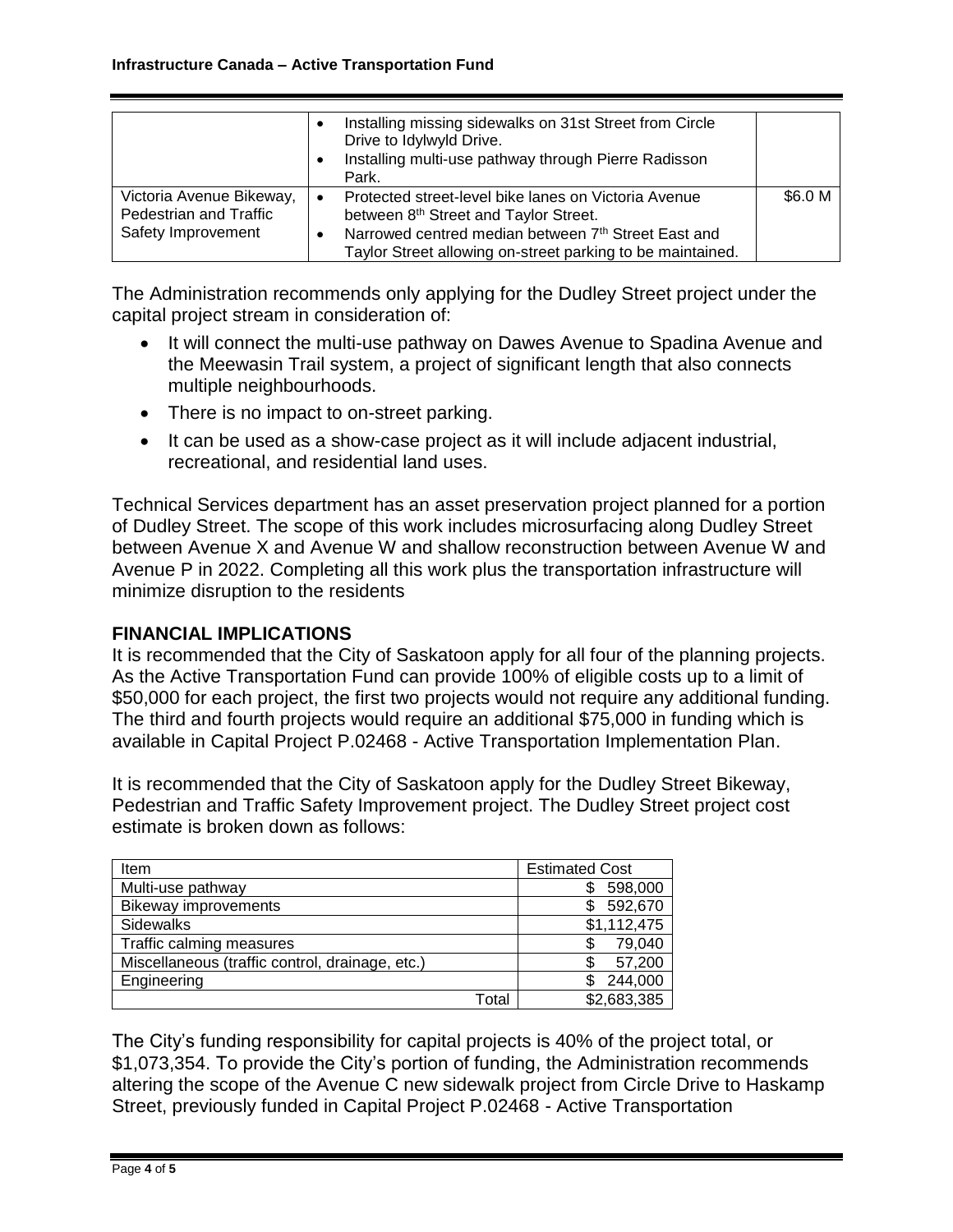Implementation Plan for \$1,462,000, by reprioritizing \$1,100,000 from this portion of the project.

The net result is:

- No new additional funding required.
- As the Dudley Street project includes new sidewalk construction, approximately \$1,100,000 of new sidewalk still will be constructed, albeit in a different location.
- The Dudley Street multi-use pathway, bikeway improvements, and traffic calming measures also will be constructed (as a result of leveraging this existing funding).

#### **OTHER IMPLICATIONS**

There are no privacy, legal, or social implications identified.

#### **NEXT STEPS**

If City Council approves the recommendations, the Administration will complete the application process prior to the submission deadline.

#### **APPENDICES**

1. Project Descriptions

| Report Approval |                                                                 |
|-----------------|-----------------------------------------------------------------|
| Written by:     | Jay Magus, Director of Transportation                           |
| Approved by:    | Terry Schmidt, General Manager, Transportation and Construction |

Admin Report - Infrastructure Canada – Active Transportation Fund.docx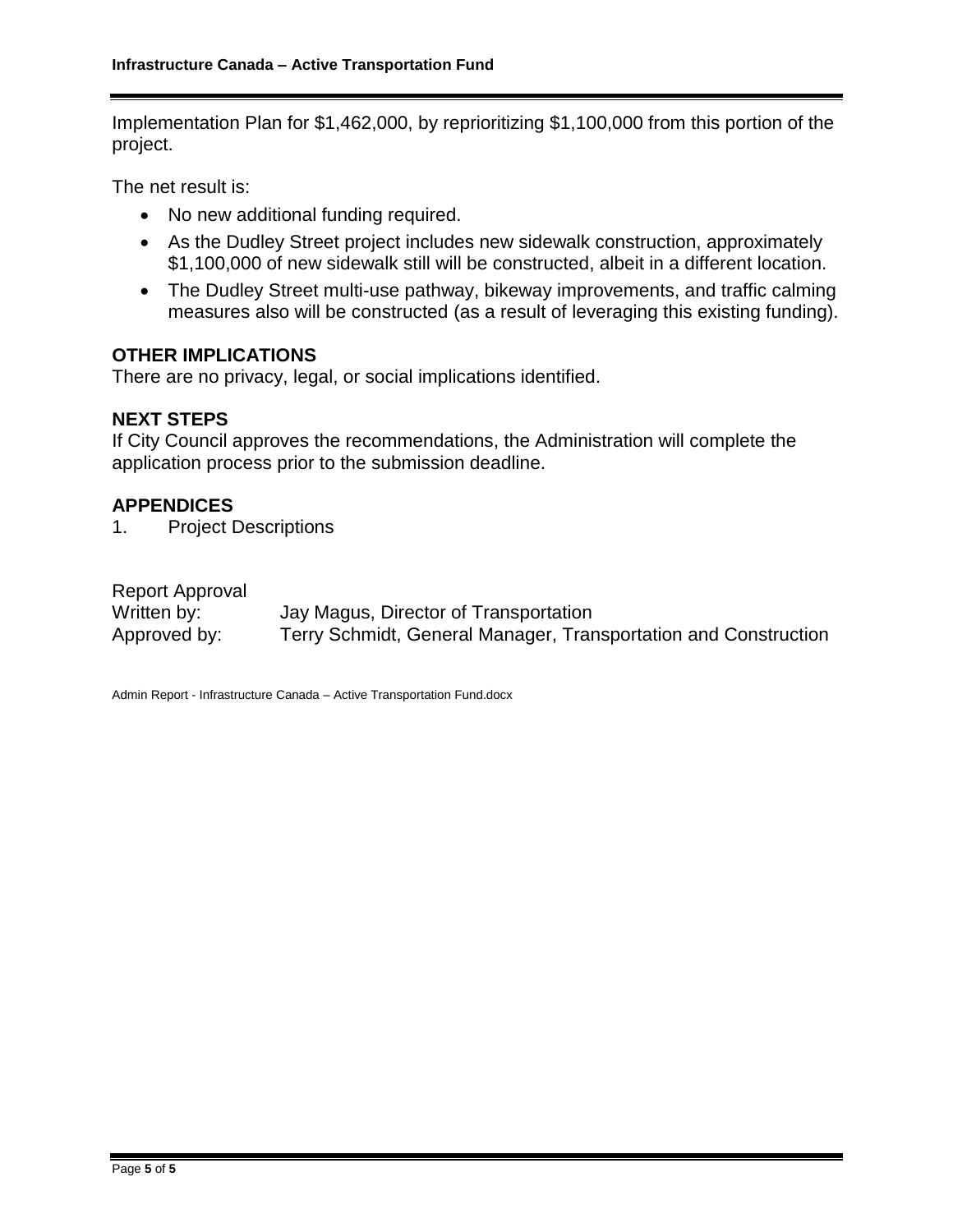# **PLANNING PROJECTS**

# **College Drive Multi-Use Pathway (Planning Stream)**

At its Regular Business Meeting held on June 27, 2016, City Council approved the Active Transportation Plan (AT Plan). As part of the AT Plan, the City committed to the following action item under the theme of connectivity: "Develop a complete and connected bicycle network for all ages and abilities."

The AT Plan identified College Drive between Preston Avenue and McOrmond Drive as a future All Ages and Abilities (AAA) cycling route with a moderate and low priority ranking.

The scope of the planning work proposed for the grant funding is a feasibility analysis to determine the active transportation crossings at the interchanges and rail crossings along College Drive between Preston Avenue and McOrmond Drive.

There is no funding currently available to undertake this work.

# **Active Transportation Street Team (Planning Stream)**

At its Regular Business Meeting held on June 27, 2016, City Council approved the Active Transportation Plan (AT Plan). As part of the AT Plan, the City committed to the following action items under the theme of Education and Awareness:

- "Develop more videos and other tools to educate all road users on new bicycle infrastructure and how to share the road."
- "Maintain support for the Active and Safe Routes to School programming to spread awareness among children, youth and parents on walking and cycling skills."
- "Support the relationship between active transportation and tourism."

The AT Street Team will provide education on the rules of the road and the existing bike network.

The street team will be engaging in activities as follows:

- Pop Ups to educate the general public about existing bike infrastructure.
- Pop Ups at launch event, festival events, special events, community events.
- User satisfaction surveys along all routes related to user experience on the bike routes.
- Setting up and strike down at Pop Up locations (temporary banners/signage, promotional give-aways).
- Tours of existing bike routes.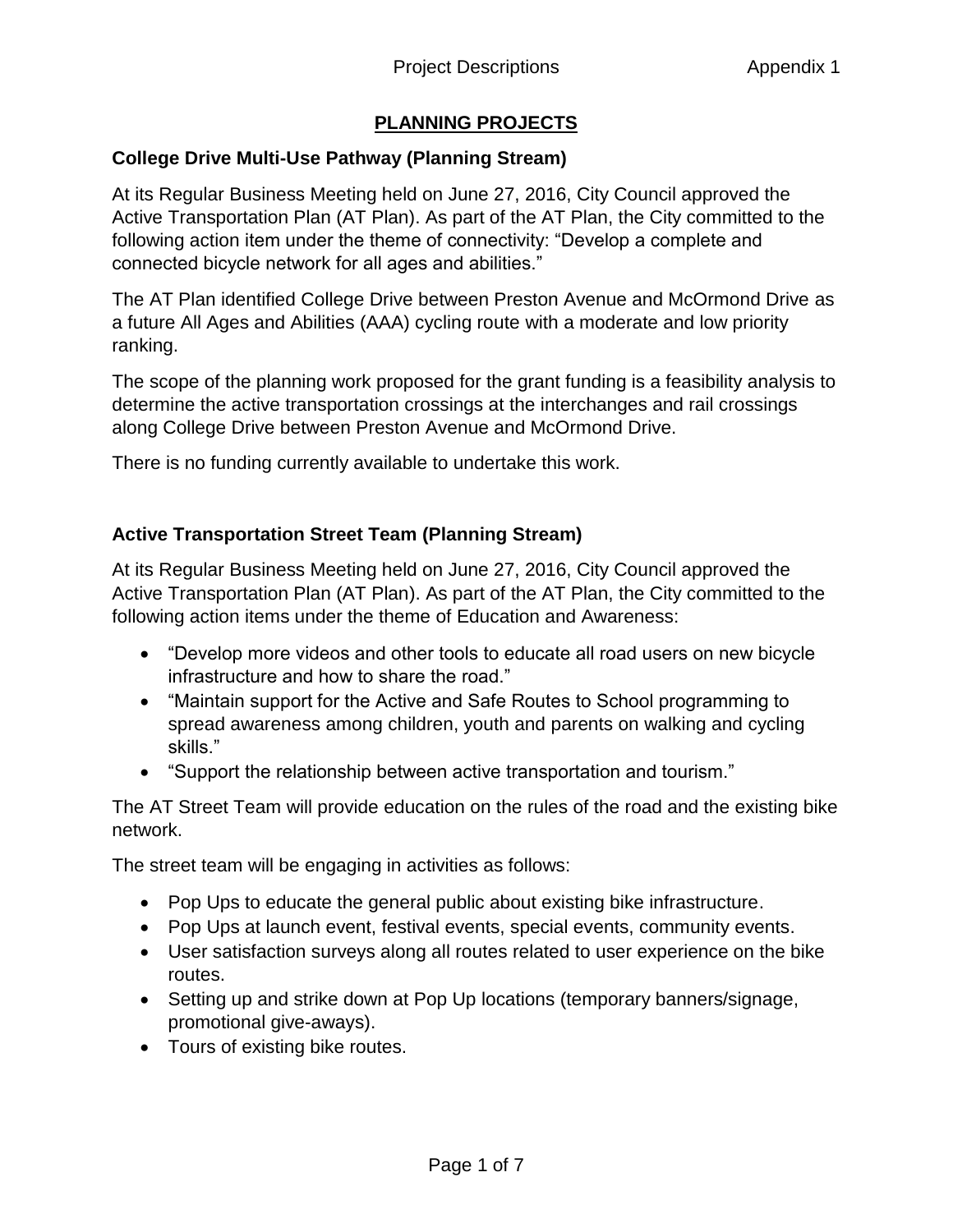Key messaging will include:

- How to safely use the existing cycling infrastructure in your car, on your bike, and on foot (e.g., cyclist and pedestrian activated signals).
- $\bullet$  How to safely interact with all road users safely  $-$  let's get there together.
- Users will be able to ride to where they need to go.

There is currently \$25,000 allocated for this work in Capital Project P.02468 – Active Transportation Implementation in 2023.

# **Victoria Avenue Bikeway – Taylor Street to Ruth Street (Planning Stream)**

At its Regular Business Meeting held on June 27, 2016, City Council approved the Active Transportation Plan (AT Plan). As part of the AT Plan, the City committed to the following action item under the theme of connectivity: "Develop a complete and connected bicycle network for all ages and abilities."

The AT Plan identified this section of Victoria Avenue as a high priority for a future All Ages and Abilities (AAA) cycling route.

The scope of the project would be the assessment, engagement, and design of pedestrian improvements and an AAA cycling facility for Victoria Avenue from Taylor Street to Ruth Street.

There is currently \$50,000 allocated for this work in Capital Project P.02468 – Active Transportation Implementation in 2022 and \$100,000 allocated for this work in Capital Project P.02468 – Active Transportation Implementation in 2023.

# **Millar Avenue Multi-use Path (Planning Stream)**

At its Regular Business Meeting held on June 27, 2016, City Council approved the Active Transportation Plan (AT Plan). As part of the AT Plan, the City committed to the following action item under the theme of connectivity: "Develop a complete and connected bicycle network for all ages and abilities."

The AT Plan identified Millar Avenue as a low priority for a future All Ages and Abilities (AAA) cycling route.

The scope of the project would be the assessment, engagement, and design of a multiuse path for Millar Avenue from 43<sup>rd</sup> Street East to Marquis Drive.

There is currently \$50,000 allocated for this work in Capital Project P.02468 – Active Transportation Implementation in 2020.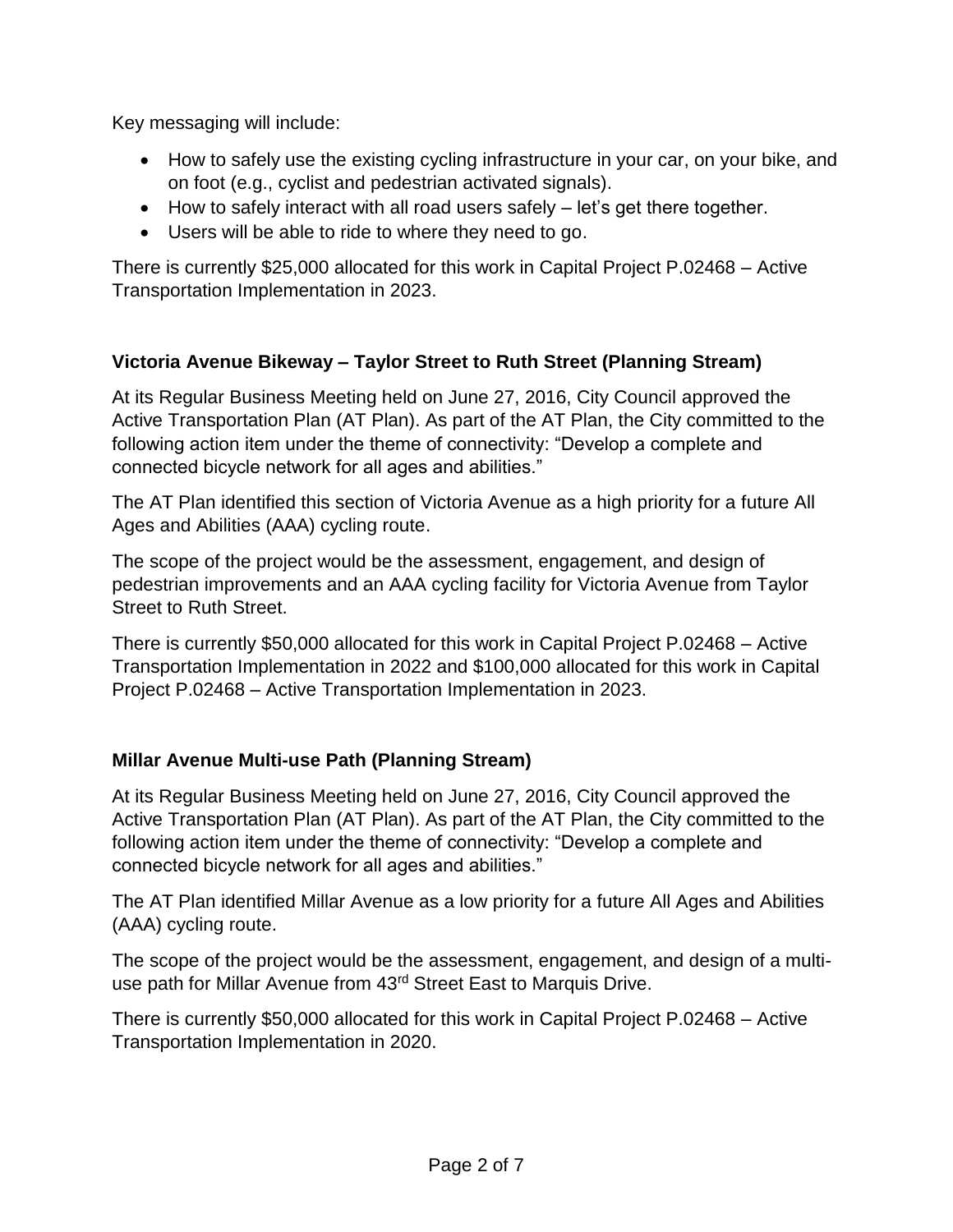# **CAPITAL PROJECTS**

## **Dudley Street Bikeway, Pedestrian and Traffic Safety Improvement Project (Capital Stream)**

#### **Background**

At its Regular Business Meeting held on December 21, 2020, City Council approved in principle the Dudley Street Bikeway, Pedestrian and Traffic Safety Improvement Project.

To improve active transportation along Dudley Street from Dawes Avenue to Spadina Crescent, the project includes:

- Pedestrian and cyclist-activated signals;
- Multi-use pathway on the south side of Dudley Street from Dawes Avenue to Avenue P South;
- Neighbourhood Bikeway on Dudley Street from Avenue P to Spadina Crescent which will feature:
	- o Cyclists riding on street in mixed traffic;
	- o Curb extensions;
	- o Raised crosswalk;
	- o Filling gaps in the sidewalk network (pending further feasibility); and
- All existing on-street parking will be maintained.

Dudley Street provides a direct connection between the existing multi-use path on the west side of Dawes Avenue and the Meewasin Valley trail system adjacent to Spadina Crescent on the east. This connection was identified as a high priority for the bicycle network in the Active Transportation Plan.

At its meeting held on March 1, 2021, the Standing Policy Committee received the Sidewalks Infill Accelerated Implementation Program – February 2021 Follow-Up report as information, which included a map of known missing sidewalks. Appendix 1 of the report contains a map showing the known missing sidewalk locations in Saskatoon indicating the sidewalk priority ranking. The missing sidewalks along Dudley Street between Dawes Avenue and Spadina Crescent are listed as Priority 3 and 4.

Technical Services has an asset preservation project planned for a portion of Dudley Street. The scope of this work includes shallow reconstruction between Avenue W and Avenue P. This work is currently scheduled for 2022 but could be postponed in order to coordinate with the construction of the multi-use pathway if grant funding is received.

## **Current Status**

Detailed design of the Dudley Street Bikeway, Pedestrian and Traffic Safety Improvement Project is currently underway. Designs and cost estimates are being developed for the following features: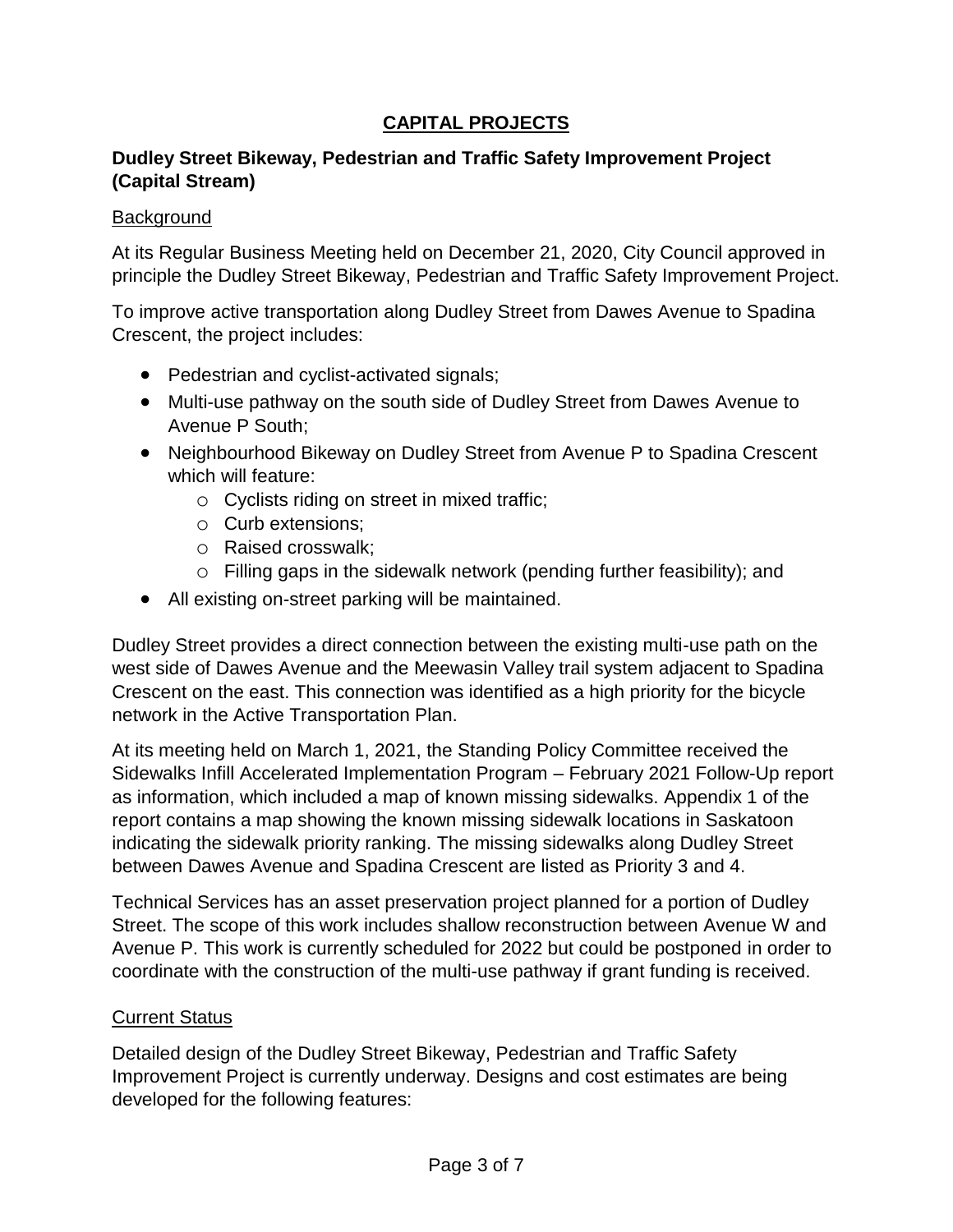- A 3.0 m multi-use path along Dudley Street from Dawes Avenue to Avenue P;
- Curb extensions at Dudley Street and Avenue P, and Dudley Street and Avenue K; and
- Raised crosswalks at Dudley Street and Avenue O, and Dudley Street and Avenue N.

A feasibility study for a sidewalk on Dudley Street from Avenue P to Avenue O has been completed. The feasibility study of the installation of missing sidewalks on Dudley Street from Avenue O to Spadina Crescent has not been started.

## Funds

If funding is received, the City's contribution will be made by reallocating work funds in Capital Project P.02468 – Active Transportation Implementation.

If funding is not received, the project will be deferred until funding is available.

## **14th Street East Bikeway, Pedestrian and Traffic Safety Improvement Project (Capital Stream)**

## **Background**

At its Regular Business Meeting held on February 22, 2021, City Council approved in principle the 14th Street East Bikeway, Pedestrian and Traffic Safety Improvement Project.

To improve active transportation along 14<sup>th</sup> Street East from Saskatchewan Crescent East to Cumberland Avenue South, the project includes:

- Cyclists riding on street in mixed traffic from Saskatchewan Crescent East to Cumberland Avenue South;
- Traffic calming measures:
	- o Curb extensions at Temperance Street, Lansdowne Avenue, McKinnon Avenue South, Wiggins Avenue South, Cumberland Avenue South; and
	- o Permanent installation of the road closure between Temperance Street and Lansdowne Avenue.
- Traffic control changed to stop sign control in the north-south direction along  $14<sup>th</sup>$ Street East;
- Filling gaps in the sidewalk network (pending further feasibility analysis); and
- All existing on-street parking will be maintained.

The 14<sup>th</sup> Street bikeway provides a direct connection between the existing multi-use path on the north side of 14<sup>th</sup> Street, east of Cumberland Avenue, and the Meewasin Valley trail system adjacent to Saskatchewan Crescent on the west. This connection was identified as a high priority for the bicycle network in the Active Transportation Plan.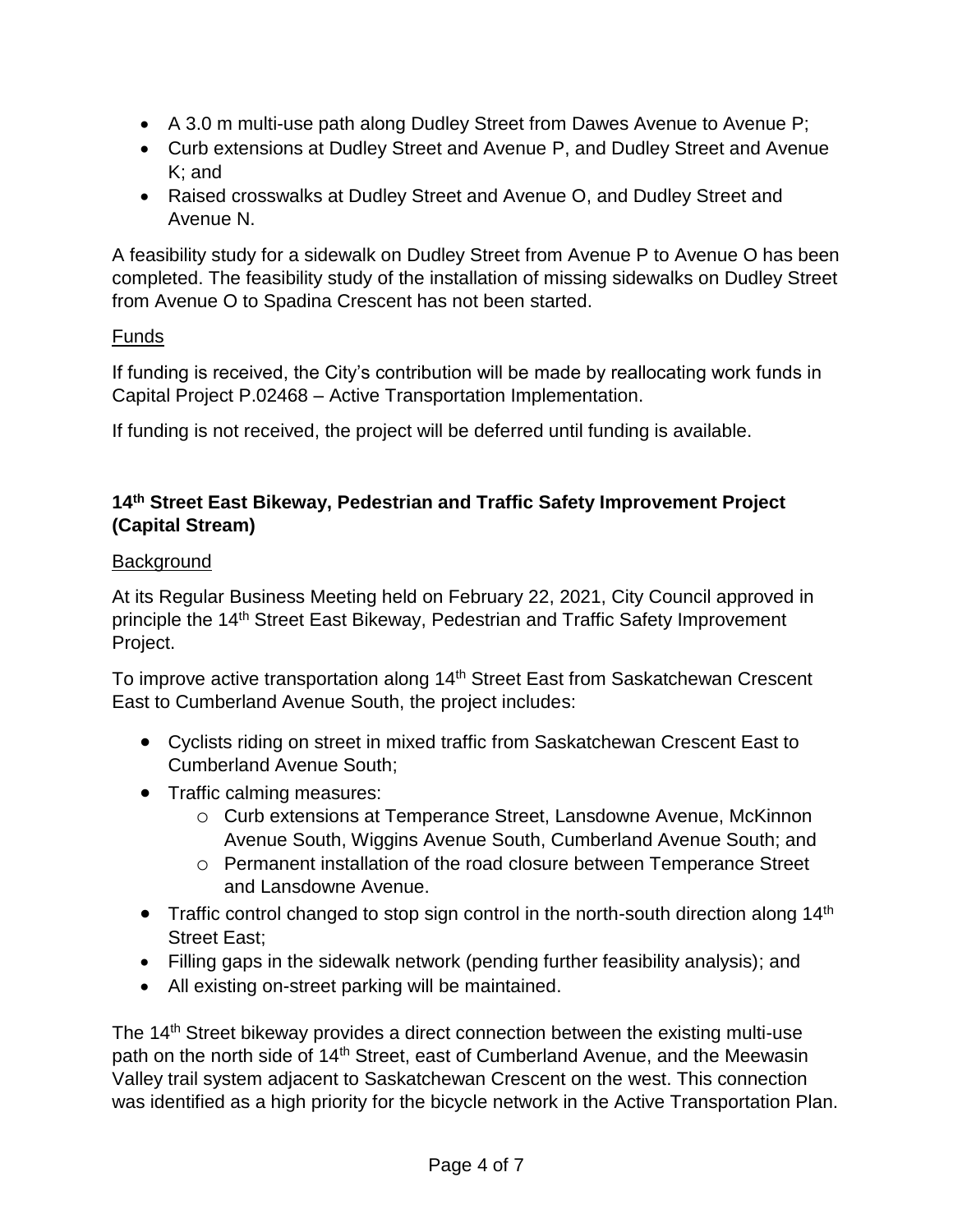At its meeting held on March 1, 2021, the Standing Policy Committee received the Sidewalks Infill Accelerated Implementation Program – February 2021 Follow-Up report as information, which included a map of known missing sidewalks. Appendix 1 of the report contains a map showing the known missing sidewalk locations in Saskatoon indicating the sidewalk priority ranking. The missing sidewalks along  $14<sup>th</sup>$  Street between Saskatchewan Crescent and Cumberland Avenue are listed as Priority 4.

## Current Status

Curb extensions at 14<sup>th</sup> Street and McKinnon Avenue South, and 14<sup>th</sup> Street and Wiggins Avenue South have been installed.

Detailed designs are being developed for the curb extensions and cyclist detection at 14<sup>th</sup> Street and Cumberland Avenue. Installation is scheduled for 2022.

Detailed designs are complete for curb extensions at 14<sup>th</sup> Street and Temperance Street, 14<sup>th</sup> Street and Lansdowne Avenue, and the permanent road closure between Temperance Street and Lansdowne Avenue. Installation is scheduled for 2022 in conjunction with water and sewer work.

A feasibility study for the installation of missing sidewalks on 14<sup>th</sup> Street East Crescent has not been started.

## Funds

If funding is received, the \$200,000 currently allocated in Capital Project P.02468 – Active Transportation Implementation would be used to offset the City's contribution.

If funding is not received, the project will be deferred until funding is available.

# **31st Street West Bikeway, Pedestrian and Traffic Safety Improvement Project (Capital Stream)**

## Background

At its Regular Business Meeting held on January 25, 2021, City Council approved in principle the 31<sup>st</sup> Street West Bikeway, Pedestrian and Traffic Safety Improvement Project.

To improve active transportation along 31st Street West from Circle Drive West to Idylwyld Drive North, the project includes:

- Cyclists riding on street in mixed traffic:
	- o From Avenue W to McMillan Avenue;
	- o From Avenue L to Idylwyld Drive;
- Traffic calming circles at Avenue U and Avenue R;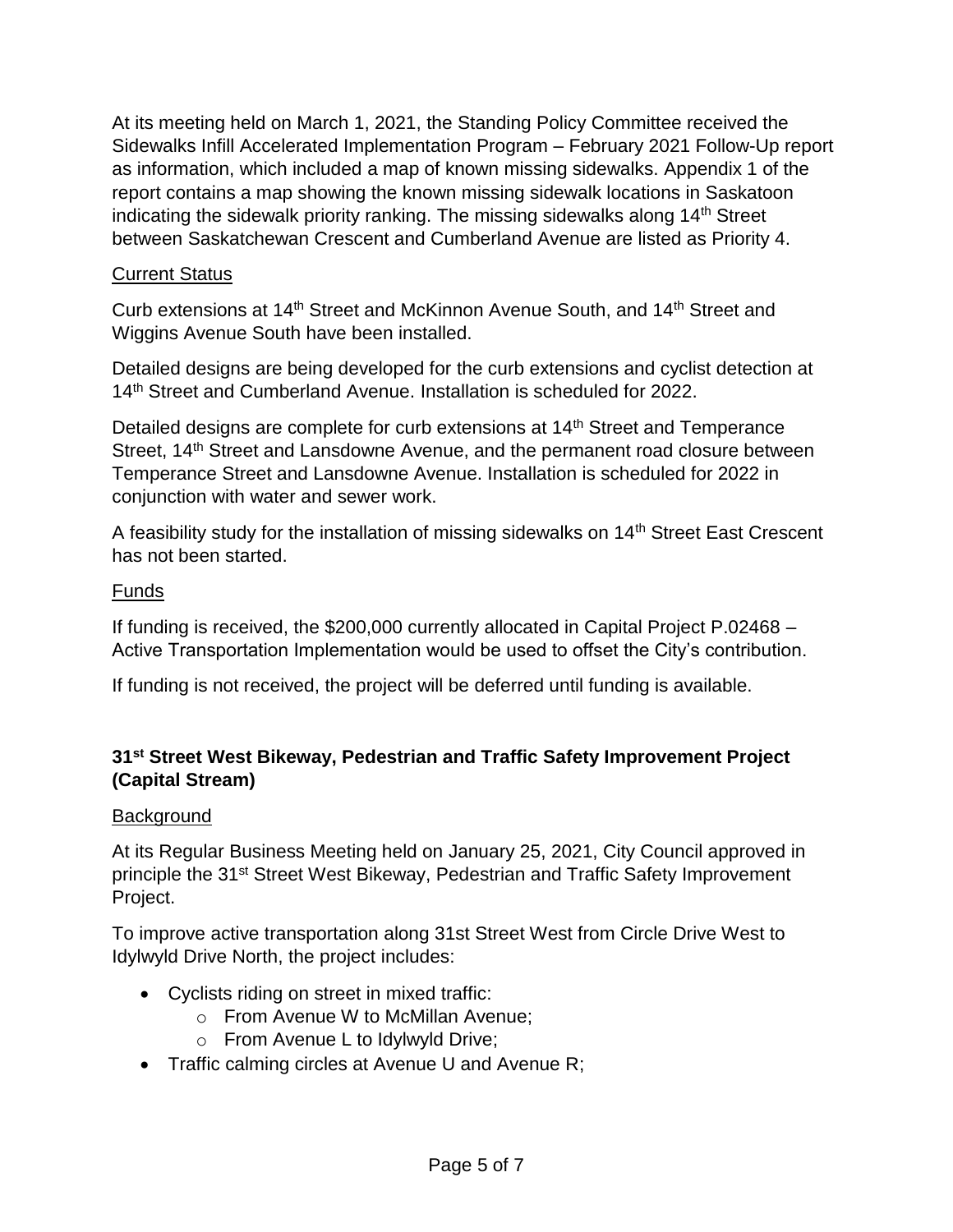- Curb extensions to improve pedestrian safety and for traffic calming at Avenue U, Avenue T, Avenue R, and McMillan Avenue;
- Pedestrian and cyclist-activated signals at Avenue P and Avenue H;
- Filling gaps in the sidewalk network (pending further feasibility analysis);
- Multi-Use Pathway (3 metres wide) between McMillan Avenue and Avenue L and through Pierre Radisson Park;
- Widen and improve the existing pedestrian pathway through Ashworth Holmes Park;
- Remove the channelized right turns at Idylwyld Drive on the east side of intersection; and
- All existing on-street parking will be maintained.

This cycling connection between Idylwyld Drive and Circle Drive was identified as a combination of medium and high priority for the bicycle network in the Active Transportation Plan.

At its meeting held on March 1, 2021, the Standing Policy Committee received the Sidewalks Infill Accelerated Implementation Program – February 2021 Follow-Up report as information, which included a map of known missing sidewalks. Appendix 1 of the report contains a map showing the known missing sidewalk locations in Saskatoon indicating the sidewalk priority ranking. The missing sidewalks along 31<sup>st</sup> Street West between Idylwyld Drive and Circle Drive are listed as Priority 3 and 4.

To improve pedestrian comfort and safety on 29th Street West from Circle Drive West to Idylwyld Drive North, curb extensions are recommended at intersections with Avenue H, Avenue P, and Avenue W. The missing sidewalks along 29<sup>th</sup> Street West between Idylwyld Drive and Circle Drive are listed as Priority 3 and 4.

## Current Status

Detail design has not been started for the 31<sup>st</sup> Street West Bikeway, Pedestrian and Traffic Safety Improvement Project. Detailed design has not been started for the curb extensions on 29th Street West.

Technical Services department has an asset preservation project planned for shallow reconstruction between Avenue I and Avenue H in 2022. This work can be completed independently of the 31<sup>st</sup> Street West bikeway, pedestrian and traffic safety improvements.

## Funds

If funding is received, the \$50,000 currently allocated in Capital Project P.02468 – Active Transportation Implementation would be used to offset the City's contribution.

If funding is not received, the project will be deferred until funding is available.